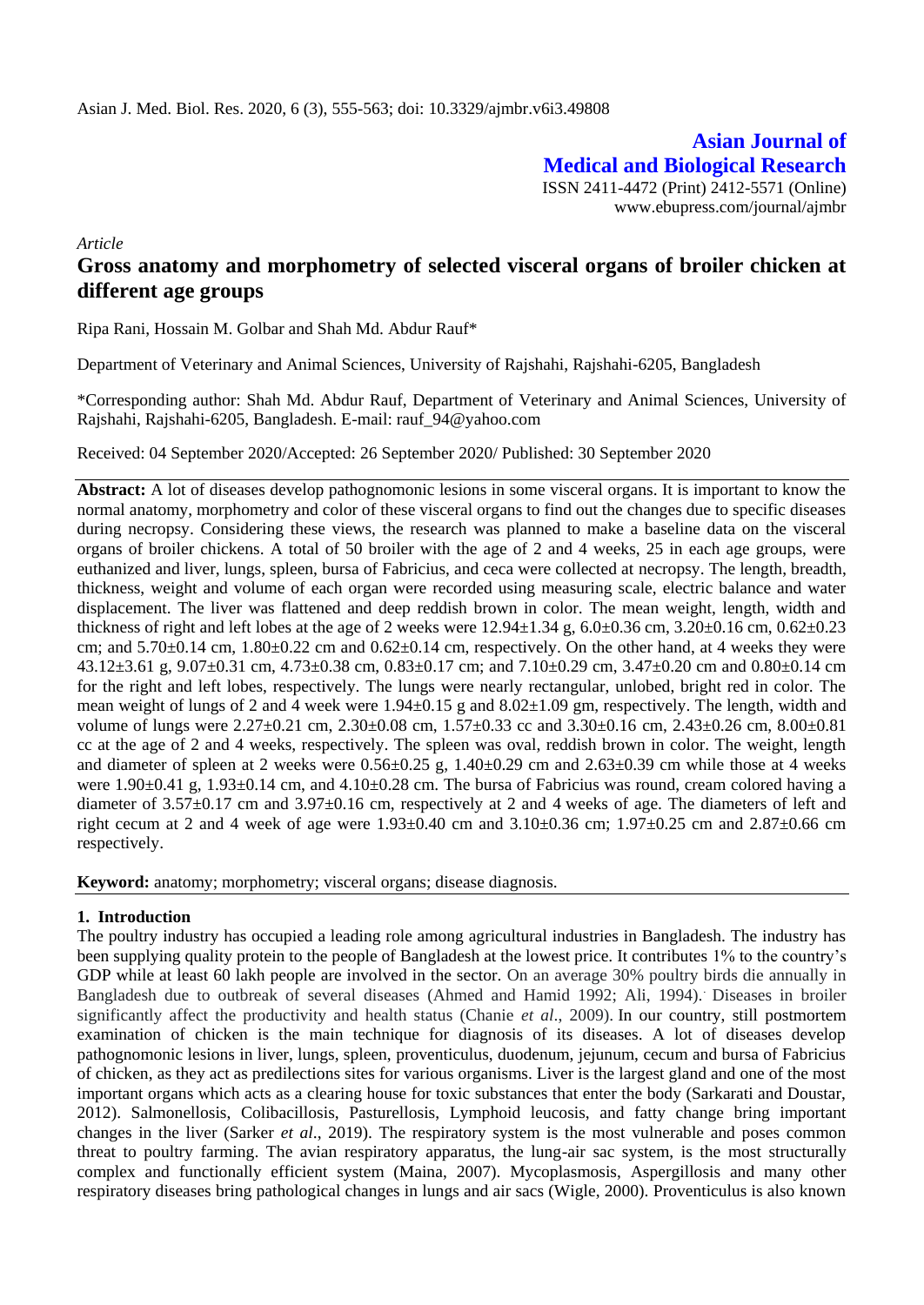as glandular stomach or true stomach in chicken. Newcastle and Gumboro diseases bring changes in mucosa of proventriculus (Etriwati *et al.*, 2017; Chowdhury *et al*, 1996). The small intestine is the major site for digestion and absorption of nutrients. The first part of this segment is the duodenal loop followed by jejunum and ileum. The ceca are blind sacs, helps in digestion of fiber. Fermentation of coarse materials and production of the eight B-vitamins also occur in the ceca. Bacterial enteritis, coccidiosis and other enteric diseases bring specific changes in the small intestine and ceca (Porter, 1998; Sharma *et al.,* 2015). Spleen, bursa and cecal tonsils are the important lymphoid organs of broiler frequently affected by organisms. Newcastle and Gumboro diseases

bring specific changes in bursa and cecal tonsils (Etriwati *et al.*, 2017; Chowdhury *et al.*, 1996). Gumboro, Avian hepatitis E virus infection, big liver and spleen disease in broiler cause splenomegaly (Chowdhury *et al.*, 1996; Agunos *et al.*, 2008; Massi *et al.*, 2005). To find out the changes due to specific diseases, normal anatomy (minimum, maximum and average values of

length, breadth, thickness and color) of these visceral organs is very important during postmortem examination. As the information is scant in available academic records, this study was carried out to investigate gross anatomy of visceral organs of chicken to provide baseline information on color, shape, weight, length, breadth and thickness of broiler chickens at 2 and 4 week of age with color picture to support proper diagnosis of disease by necropsy.

# **2. Materials and Methods**

The experiment was conducted on 50 apparently healthy broiler chickens (Cobb 300) irrespective of sex and at 2 and 4 weeks of ages, as mortality usually occurs at this age in farms. Each group consisted of 25 chickens. The chickens were purchased from selected poultry farms surrounding area of the Rajshahi City Corporation area.

### **2.1. Gross morphological evaluation**

After taking the body weight, birds of specified age groups were sacrificed by halal method. Thereafter, various measurements including length, width, thickness, diameter, weight and volume of different organ such as liver, lungs, spleen, bursa, cecum, duodenum, jejunum and proventiculus were recorded using measuring tape, Vernier caliper, measuring cylinder and electric balance.

### **2.2. Statistical analysis**

The means (X) and standard deviation (SD) for each gross anatomical parameter of broilers were computed using Microsoft Excel Software. Group means of length, width, thickness, diameter, and weight of visceral organs of broiler birds were compared using statistical computer software M Stat-C (Gomez and Gomez, 1983).

### **3. Results**

The gross anatomical studies on the liver, lungs, spleen, bursa of Fabricius, proventiculus, duodenum, jejunum, cecum and colorectum of 50 broilers chickens (Cobb 300) were performed.

### **3.1. Liver**

Liver is the largest gland in the body. It was more or less flattened and deep reddish brown in color (Figure 1). It was positioned ventral and caudal to the heart, closely associated to the proventiculus and spleen. It has two surfaces, parietal and visceral surface. Parietal surface was convex and visceral surface was concave (Figure 1). The liver was divided into two lobes without process. The lobes were right and left which were joined cranially at the midline. Right lobe was heart shaped and left lobe was prism shaped. The left lobe was partially subdivided into two parts. The right lobe was somewhat larger than the left lobe and contains gall bladder on its visceral surface. The liver secretes bile which enters into duodenum by two hepatic ducts. Biometrical measurement of liver of broiler is shown in the Table 1.



**Figure 1. A: Photograph of liver of broiler at 2 weeks of age and parietal surface. B: Photograph of liver of broiler at 4 weeks of age and parietal surface. Right lobe, R; Left lobe, L.**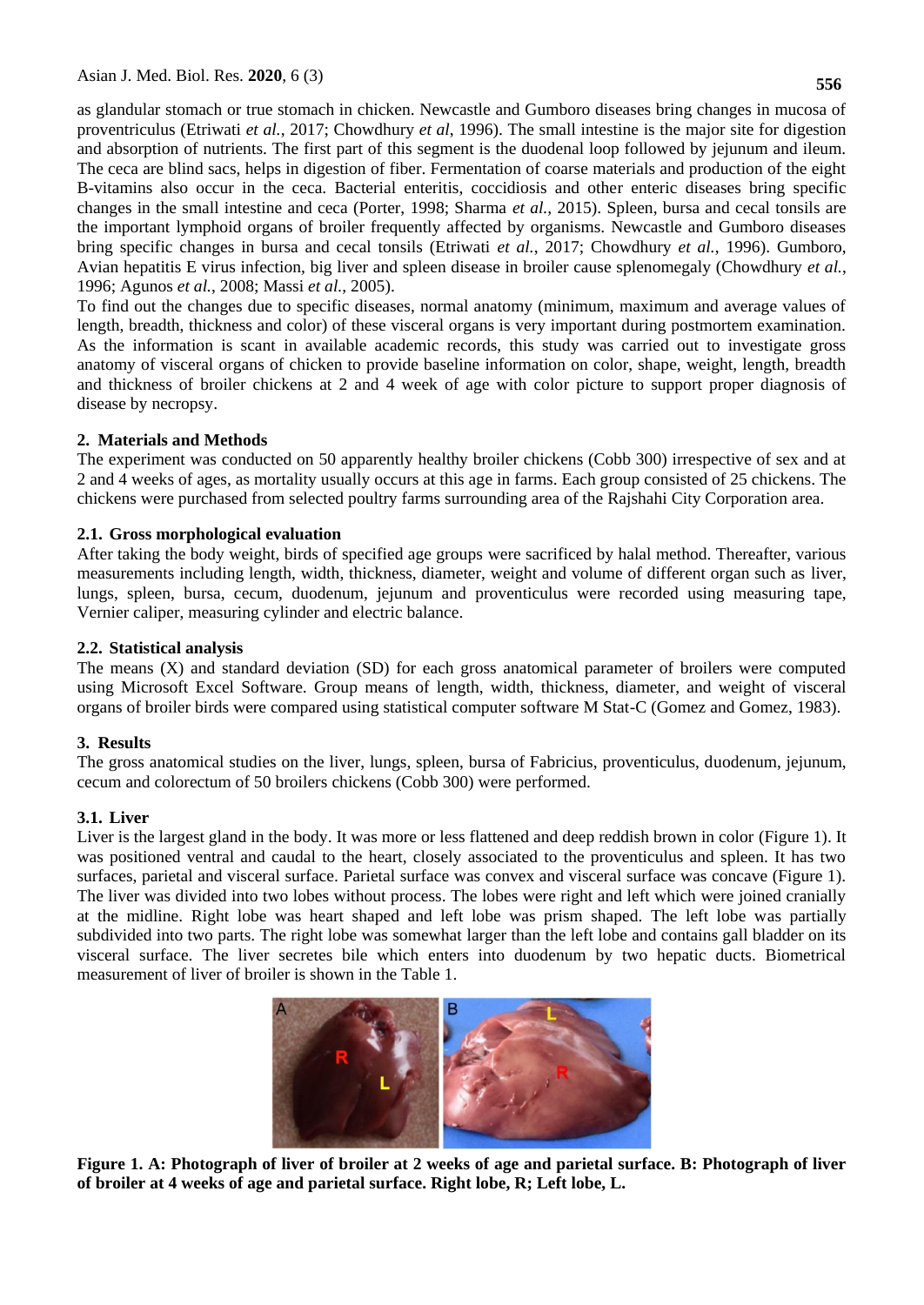| <b>Parameters</b>            | $2nd$ week    |                  | 4 <sup>th</sup> week |                  |
|------------------------------|---------------|------------------|----------------------|------------------|
|                              | Min-Max value | Mean $\pm$ SD    | Min-Max value        | Mean $\pm$ SD    |
| Weight of liver (gm)         | 11.90-14.74   | $12.94 \pm 1.34$ | 38.32-47.07          | $43.12 \pm 3.61$ |
| Length of right lobe (cm)    | 5.50-6.30     | $6.00 \pm 0.36$  | 8.80-9.50            | $9.07 \pm 0.31$  |
| Length of left lobe (cm)     | 5.50-5.80     | $5.70 \pm 0.14$  | 6.80-7.50            | $7.10\pm0.29$    |
| Width of right lobe (cm)     | 3.00-3.40     | $3.20 \pm 0.16$  | $4.20 - 5.00$        | $4.73 \pm 0.38$  |
| Width of left lobe (cm)      | $1.50 - 2.00$ | $1.80+0.22$      | 3.20-3.70            | $3.47 \pm 0.20$  |
| Thickness of right lobe (cm) | $0.55 - 0.70$ | $0.62+0.23$      | $0.60 - 1.00$        | $0.83 \pm 0.17$  |
| Thickness of left lobe (cm)  | $0.45 - 0.80$ | $0.62+0.14$      | $0.60 - 0.90$        | $0.80 \pm 0.14$  |

#### **Table 1. Biometric measurements of liver of broiler.**

The chance of weight of liver with gall bladder, length of right lobe, width of left lobe in between 2 and 4 week of broiler was highly significant (P<0.001), the length of left lobe and width of right lobe was significant  $(P<0.01)$  and the thickness of right and left lobe liver considered not significant  $(P>0.05)$ .

### **3.2. Lungs**

The lungs were relatively small, unlobed, bright red in color and soft to touch. They were nearly rectangular and flattened (Figure 2). Lungs had three surfaces dorsal, medial and ventral and four borders medial, lateral, cranial and caudal. Lungs were deeply indented by 2-6 thoracic vertebrae in the cranio-dorsal part of celom. Dorsal surface was convex. On the upper 2/3rd of the dorsal surface of lungs, impressions of ribs were seen (Figure 2). The visceral or ventral surface was concave; it had hilus in its middle. Cranial 1/3rd of the right lung was related to post crop esophagus, trachea, syrinx, primary bronchi and aorta. Middle part of lung was related to base of the heart. Caudal part of the lateral border of the right lung was in contact with rostral 1/3rd of the right lobe of liver. Small caudal part of left lung was related to proventriculus and caudal border was in contact with cranial part of testis in male. Medial borders of the both lungs were related to caudal venacava. Medial surface was rough and had the deep impression of the thoracic vertebrae. Cranial and lateral borders were thin, whereas medial borders were thick, had deep impression of thoracic vertebrae. Caudal border was thick and concave, gave opening for the abdominal air sac. Biometry of lungs of broiler is shown in Table 2.



**Figure 2. Lungs of broiler at 4 week of age. Cranial border (Cr), Caudal border (Ca), Impression of Rib (Ir).** 

|  |  | Table 2. Biometric measurement of lungs of broiler. |  |  |
|--|--|-----------------------------------------------------|--|--|
|--|--|-----------------------------------------------------|--|--|

| <b>Parameters</b>            | $2nd$ week    |                 | 4 <sup>th</sup> week |                 |
|------------------------------|---------------|-----------------|----------------------|-----------------|
|                              | Min-Max value | $Mean \pm SD$   | Min- Max value       | $Mean \pm SD$   |
| Weight of lung (single) (gm) | $1.74 - 2.10$ | $1.94 \pm 0.15$ | 6.92-9.52            | $8.02 \pm 1.09$ |
| Length of lungs (cm)         | $2.20 - 2.70$ | $2.27 \pm 0.21$ | $3.10 - 3.50$        | $3.30\pm0.16$   |
| Width of lungs (cm)          | $2.20 - 2.40$ | $2.30 \pm 0.08$ | 2.20-2.80            | $2.43 \pm 0.26$ |
| Volume of lungs (cc)         | $.20 - 2.00$  | $1.57 \pm 0.33$ | 7.00-9.00            | $8.00 \pm 0.81$ |

The change of the volume of fresh lungs in between 2 and 4 week of broiler was considered highly significant (P<0.001), weight and length of lungs was significant (P<0.01), and the width of fresh lungs was not significant  $(P>0.05)$ .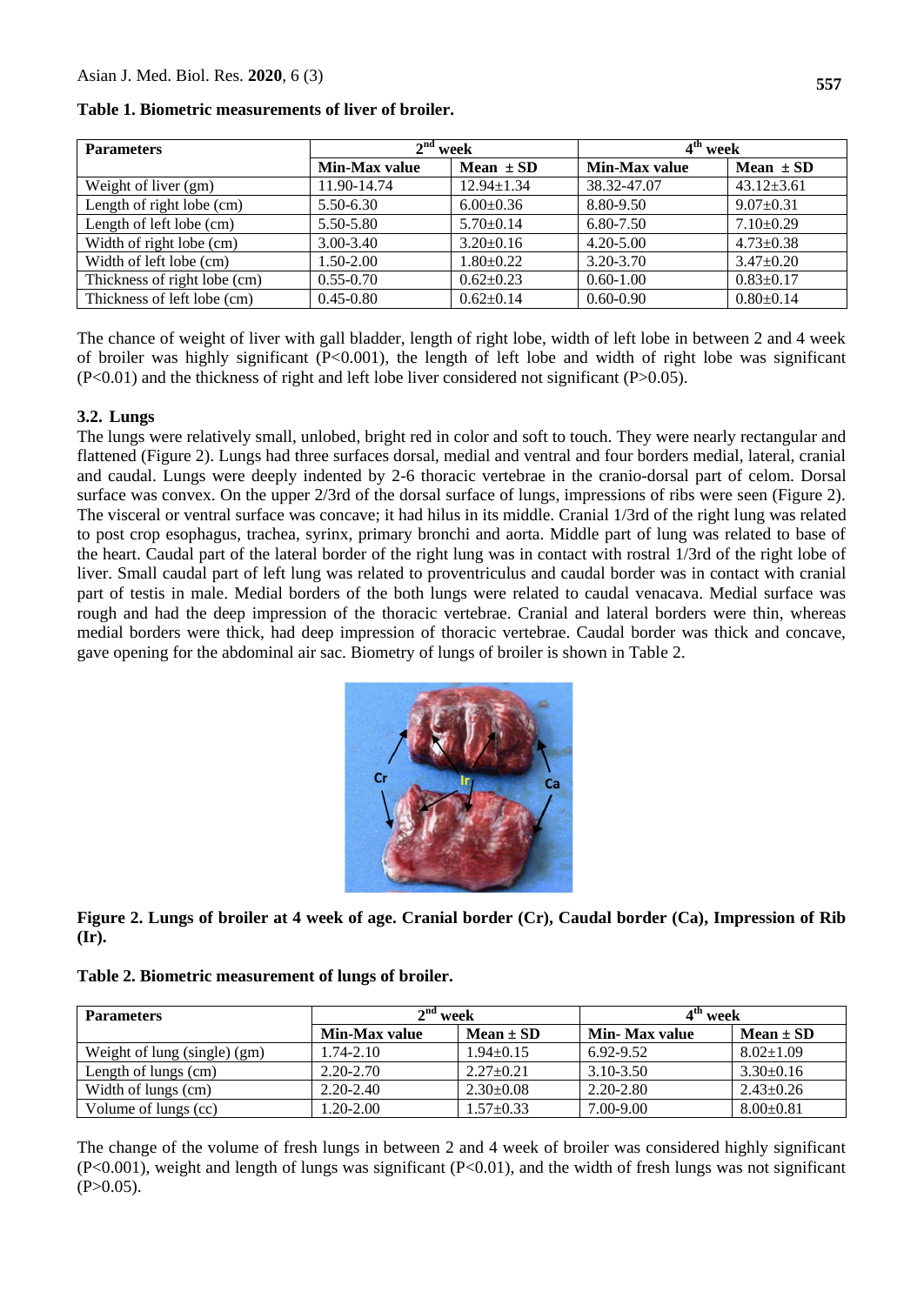### **3.3. Spleen**

The spleen located vertically on the left side of the cranial abdomen. It is small oval, reddish brown or purple color organ (Figure 3A). Spleen located alongside, to the right, of the [proventriculus](about:blank) and was found caudodorsally to the [liver](about:blank) . Biometry of spleen of broiler is shown in the Table 3.



**Figure 3. A: Spleen of broiler at 4 week of age. B: Bursa of broiler at 4 week of age.**

### **Table 3. Biometric measurement of spleen of broiler.**

| <b>Parameters</b>       | $2nd$ week            |                 |               | $4^{\text{m}}$ week |
|-------------------------|-----------------------|-----------------|---------------|---------------------|
|                         | <b>Min- Max value</b> | Mean $\pm$ SD   | Min-Max value | Mean $\pm$ SD       |
| Weight of spleen (gm)   | $0.32 - 0.90$         | $0.56 \pm 0.25$ | 1.42-2.42     | $1.90 \pm 0.41$     |
| Length of spleen (cm)   | $1.00 - 1.70$         | 1.40±0.29       | $1.90 - 2.00$ | $1.93 \pm 0.14$     |
| Diameter of spleen (cm) | $2.10 - 3.00$         | $2.63 \pm 0.39$ | 3.90-4.50     | $4.10\pm0.28$       |

The change in weight and diameter of spleen in between  $2<sup>nd</sup>$  and  $4<sup>th</sup>$  week of broiler was considered significant  $(P<0.05)$ , the length of spleen considered not significant  $(P>0.05)$ .

### **3.4. Bursa of Fabricius**

The bursa Fabricius was an [epithelial](about:blank) and [lymphoid](about:blank#Lymphoid_tissue) organ that is found only in birds. It was a blind, round shaped, sac located dorsal to the proctodeal wall of the cloaca (Figure 3B). Bursa is well developed in immature chicken. It is soft and creamy white in color. The [luminal](about:blank) (interior) surface of the bursa was plicated with as many as 15 primary and 7 secondary plicae or folds. Biometry of Bursa of Fabricius of broiler is shown in Table 4.

| <b>Parameters</b>      | $2nd$ week    |                 |                       | $4th$ week      |
|------------------------|---------------|-----------------|-----------------------|-----------------|
|                        | Min-Max value | Mean $\pm$ SD   | <b>Min- Max value</b> | Mean $\pm$ SD   |
| Weight of Bursa (gm)   | $0.40 - 0.70$ | $0.53 \pm 0.14$ | 0.88-1.22             | $0.99 \pm 0.18$ |
| Diameter of Bursa (cm) | 3.40-3.80     | $3.57 \pm 0.17$ | 3.80-4.20             | $3.97 \pm 0.16$ |
| Volume of Bursa (cc)   | $0.60 - 1.20$ | $0.90 \pm 0.25$ | $1.20 - 1.50$         | $1.33 \pm 0.13$ |

### **Table 4. Biometrical measurement of Bursa of broiler.**

The change in weight of bursa in between  $2<sup>nd</sup>$  and  $4<sup>th</sup>$  week of broiler was considered significant (P<0.05), the diameter and volume of fresh bursa considered not significant (P>0.05).

# **3.5. Proventiculus**

Proventriculus was elongated, small, spindle shaped cream color organ and its wall was thicker than that of the esophagus located caudal to the crop (Figure 4 A). It was short enlargement at the end of esophagus. On the inner side there were the openings of the various glands, secrete gastric juice containing pepsin, mucous, HCl which help in digestion. Biometry of proventiculus of broiler is shown in the Table 5.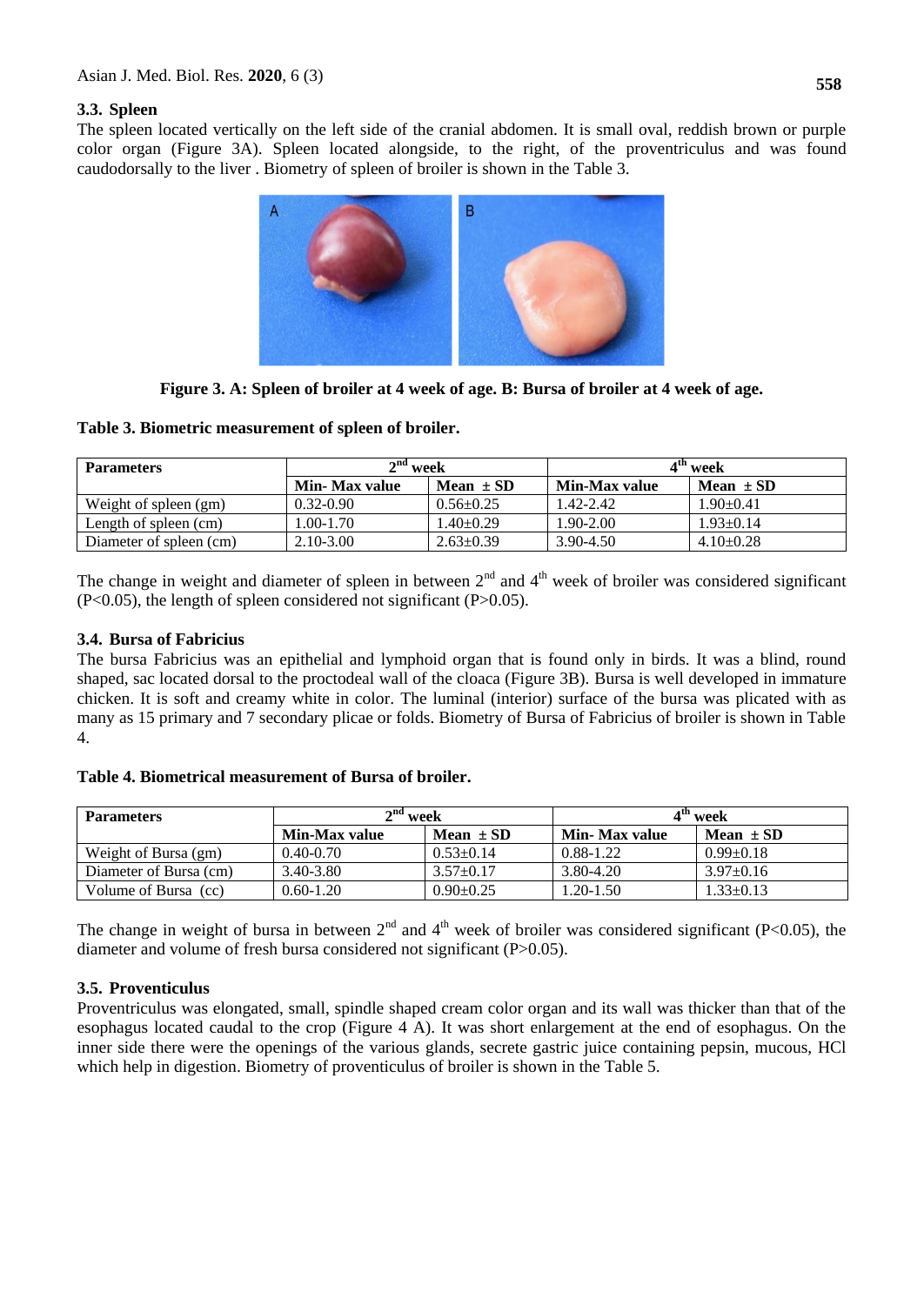

**Figure 4. A: Proventiculus (P) of broiler 4th week of age. B: Digestive system of chicken. duodenum (D), jejunum (J), colorectum (C) at 2nd week.**

### **Table 5. Biometric measurement of proventiculus of broiler.**

| <b>Parameters</b>              | $2nd$ week     |                 | $4th$ week     |                 |
|--------------------------------|----------------|-----------------|----------------|-----------------|
|                                | <b>Min-Max</b> | Mean $\pm$ SD   | <b>Min-Max</b> | Mean $\pm$ SD   |
| Length of proventiculus (cm)   | 3.00-3.20      | $3.13 \pm 0.09$ | 4.50-5.00      | $4.83 \pm 0.24$ |
| Diameter of proventiculus (cm) | 4.40-4.50      | $4.47+0.04$     | 5.50-7.90      | $6.70 \pm 0.98$ |

The change in length of proventiculus in between  $2<sup>nd</sup>$  and  $4<sup>th</sup>$  week of broiler was highly significant (P<0.001) and the diameter was significant  $(P<0.05)$ .

### **3.6. Duodenum**

Immediately after gizzard, the duodenum formed an elongated loop where pancreas was situated (Figure 4 B). It was cream color but may vary according to the contents. After the duodenum, the small intestine formed a coil and was suspended from the dorsal abdominal wall by the mesentery a thin peritoneal membrane which carried the blood vessels associated with the intestine.

### **3.7. Jejunum**

The part of intestine after duodenum is called jejunum which formed coil and similar or darker in color than duodenum. There was no clear demarcation between the jejunum and ileum. Meckel's Diverticulum was a constant feature about half way along the small intestine appearing as a small projection on the outer surface of the small intestine. This projection was where the yolk stalk attached during the development of the embryo (Figure 4 B).

### **3.8. Colorectum**

It was the terminal part of the intestine, passing between the ileo-cecal junction and the cloaca. It was comparatively short and straight and had thick, muscular walls. The color of intestine varied from cream to dark according to their contents (Figure 4 B).

Biometry of duodenum, jejunum and colorectum of broiler chicken is shown on the Table 6.

#### **Table 6. Biometric measurement of duodenum, jejunum and colorectum of broiler.**

| <b>Parameters</b>           | $2nd$ week    |                 |                | $4th$ week      |
|-----------------------------|---------------|-----------------|----------------|-----------------|
|                             | Min-Max       | Mean $\pm$ SD   | <b>Min Max</b> | Mean $\pm$ SDss |
| Diameter of duodenum (cm)   | $2.00 - 2.40$ | $2.13 \pm 0.19$ | $2.60 - 3.00$  | $2.87 \pm 0.19$ |
| Diameter of jejunum (cm)    | $2.20 - 2.40$ | $2.27 \pm 0.09$ | 3.00-3.30      | $3.13 \pm 0.13$ |
| Diameter of colorectum (cm) | $2.10 - 2.50$ | $2.23 \pm 0.19$ | 1.80-2.70      | $2.33 \pm 0.39$ |

The change in diameter of duodenum and jejunum in between  $2<sup>nd</sup>$  and  $4<sup>th</sup>$  week of broiler was significant (P<0.05), and diameter of colorectum considered not significant (P>0.05).

#### **3.9. Ceca**

The ceca were blind sacs located at the junction of small intestine and large intestine (Figure 5). Ceca are two, left and right, each consisting of three parts: proximal or base, middle or body and distal or apex. The short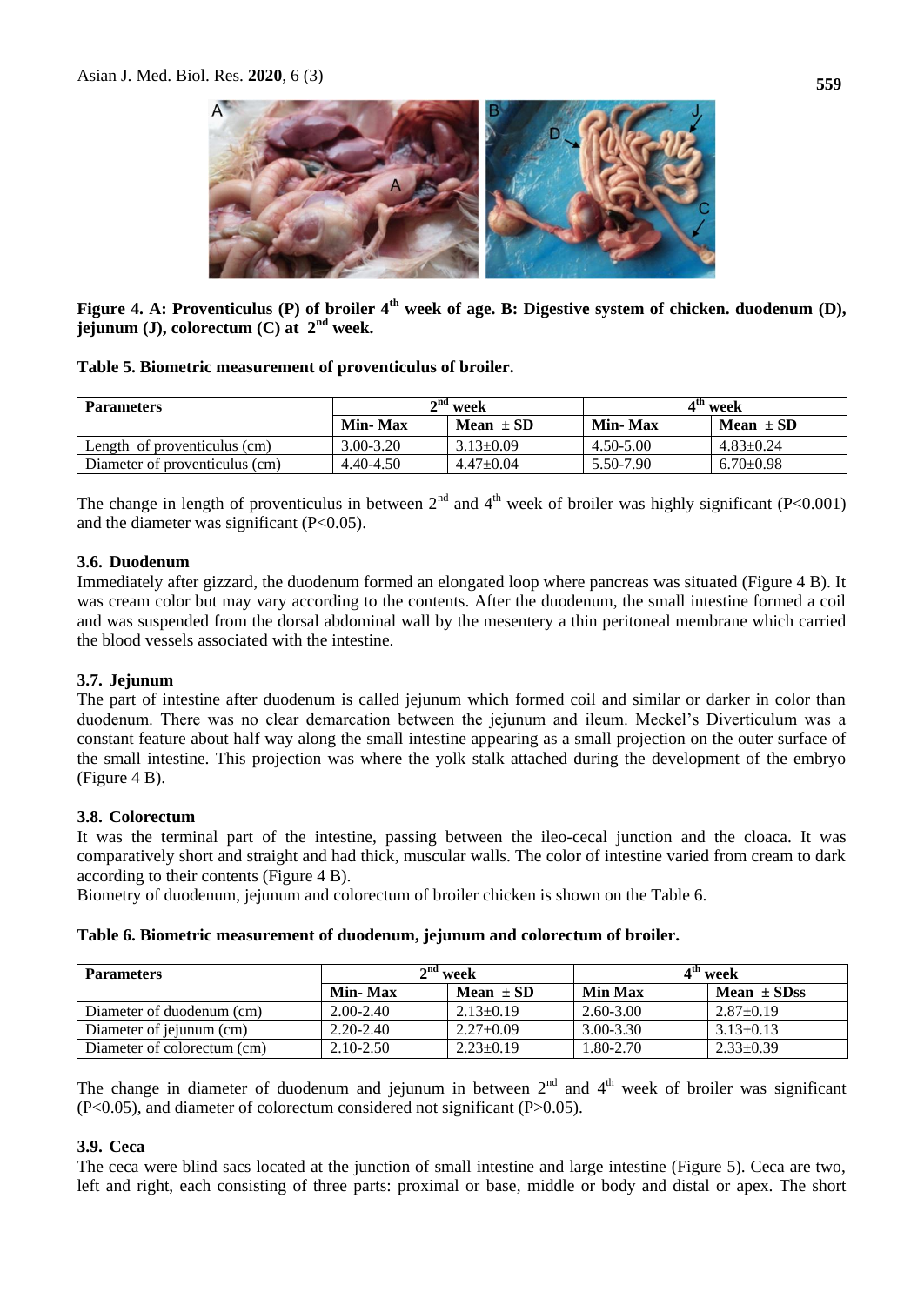proximal part had a narrow lumen and a relatively thick wall, the long middle part was wider with thinner wall, the short distal part was extended to a pointed end. The wall of each cecum was thinner than other parts of intestinal tract and contained lymphoid tissue which was especially well developed in the proximal part where there was a cecal tonsil. A sphincter was present at the junction with colorectum. There were two ileo-cecal ligaments present in between the small intestine and caecum. The ceca act as a temporal storage organ of fecal material. Biometry of ceca of broiler is shown in the Table 7.



**Figure 5. Photography of ceca of broiler at 4th week of age.**

| Table 7. Biometrical measurement of cecum of broiler. |  |  |
|-------------------------------------------------------|--|--|
|-------------------------------------------------------|--|--|

| <b>Parameters</b>            | $2nd$ week    |                  | 4 <sup>th</sup> week |                  |
|------------------------------|---------------|------------------|----------------------|------------------|
|                              | Min-Max value | $Mean \pm SD$    | Min-Max value        | $Mean \pm SD$    |
| Weight of ceca (gm)          | 3.36-3.66     | $3.55 \pm 0.13$  | 5.36-10.90           | $8.38 \pm 2.29$  |
| Length of left cecum (cm)    | 12.00-14.70   | $12.90 \pm 1.27$ | 18.00-20.00          | $18.73 \pm 0.90$ |
| Diameter of left cecum (cm)  | 1.60-2.50     | $1.93 \pm 0.40$  | 2.80-3.60            | $3.10\pm0.36$    |
| Length of right cecum (cm)   | 11.50-14.60   | $12.57 \pm 1.44$ | 17.00-19.90          | $18.30 \pm 1.20$ |
| Diameter of right cecum (cm) | 1.70-2.30     | $1.97 \pm 0.25$  | $2.00 - 3.60$        | $2.87 \pm 0.66$  |

The change in weight of ceca, length and diameter of left cecum and length of right cecum in between  $2<sup>nd</sup>$  and 4<sup>th</sup> week of broiler was significant (P<0.05), and the diameter of right cecum considered not significant  $(P>0.05)$ .

# **4. Discussion**

# **4.1. Liver**

The mean weight of liver with gall bladder of broiler at  $2<sup>nd</sup>$  and  $4<sup>th</sup>$  week of age was12.94 gm and 43.12 gm whereas Iqbal *et al.* (2014) observed 15.27 gm and 29.8 gm, respectively in Pakistan. These findings are slightly lower than Ishi *et al.* (2000) who observed that liver of broiler was weighing between 45 to 60 gm. We found the mean length of right lobe of liver of broiler at  $2<sup>nd</sup>$  and  $4<sup>th</sup>$  week 6 cm and 9.06 cm, respectively and that of left lobe was 5.70 cm and 7.10 cm, respectively. Whereas Iqbal *et al.* (2014) observed the corresponding length 3.64 cm and 5.60 cm in right lobe and 3.09 cm and 4.93 cm in left lobe, respectively at similar age. These findings are similar to the findings of Lucas and Denington (1956) who reported the length of right lobe 2.50 to 8.00 cm and length of left lobes 2.40 to 7.50 cm. Whereas Ishi *et al.* (2000) observed the length of left lobes ranging from 1.50 to 6.00 cm. According to present study the mean width of right lobe of liver of broiler at  $2<sup>nd</sup>$ and 4th week of age was 3.20 cm and 4.73 cm, respectively whereas Iqbal *et al.* (2014) observed 1.74 cm and 2.61 cm, respectively. Lucas and Denington (1956) observed 1.10 to 4.50 cm and Ishi *et al.* (2000) observed 2.20 to 4.00 cm. We found the width of left lobe of liver 1.80 cm and 3.47 cm, respectively at  $2^{nd}$  and  $4^{th}$  week whereas Iqbal *et al*. (2014) observed 1.38 cm and 2.15 cm, respectively. Lucas and Denington (1956) reported its variation from 1.50 to 3.50 cm and Ishi *et al.* (2000) reported its variation from 1.50 to 3.30 cm which are very close to our observation. According to this study the mean thickness of right lobe of liver of broiler at 2nd and  $4<sup>th</sup>$  week of age was 0.62 cm and 0.83 cm, respectively whereas Iqbal *et al.* (2014) stated 1.30 and 1.81 cm. respectively at the same age. Our finding is lower with that of Lucas and Denington (1956) which is 1.50 to 3.00 cm and Ishi *et al.* (2000) which is 1.50 to 2.50 cm, respectively. In present study the mean thickness of left lobe was 0.62 cm and 0.8 cm, respectively whereas Iqbal *et al*. (2014) found 1.14 and 1.56 cm, respectively. Our finding is lower with that of Lucas and Denington (1956) which was 0.90 to 2.00 cm and Ishi *et al.* (2000) which was 1.00 to 4.00 cm, respectively. Little variations in different liver parameters are due to different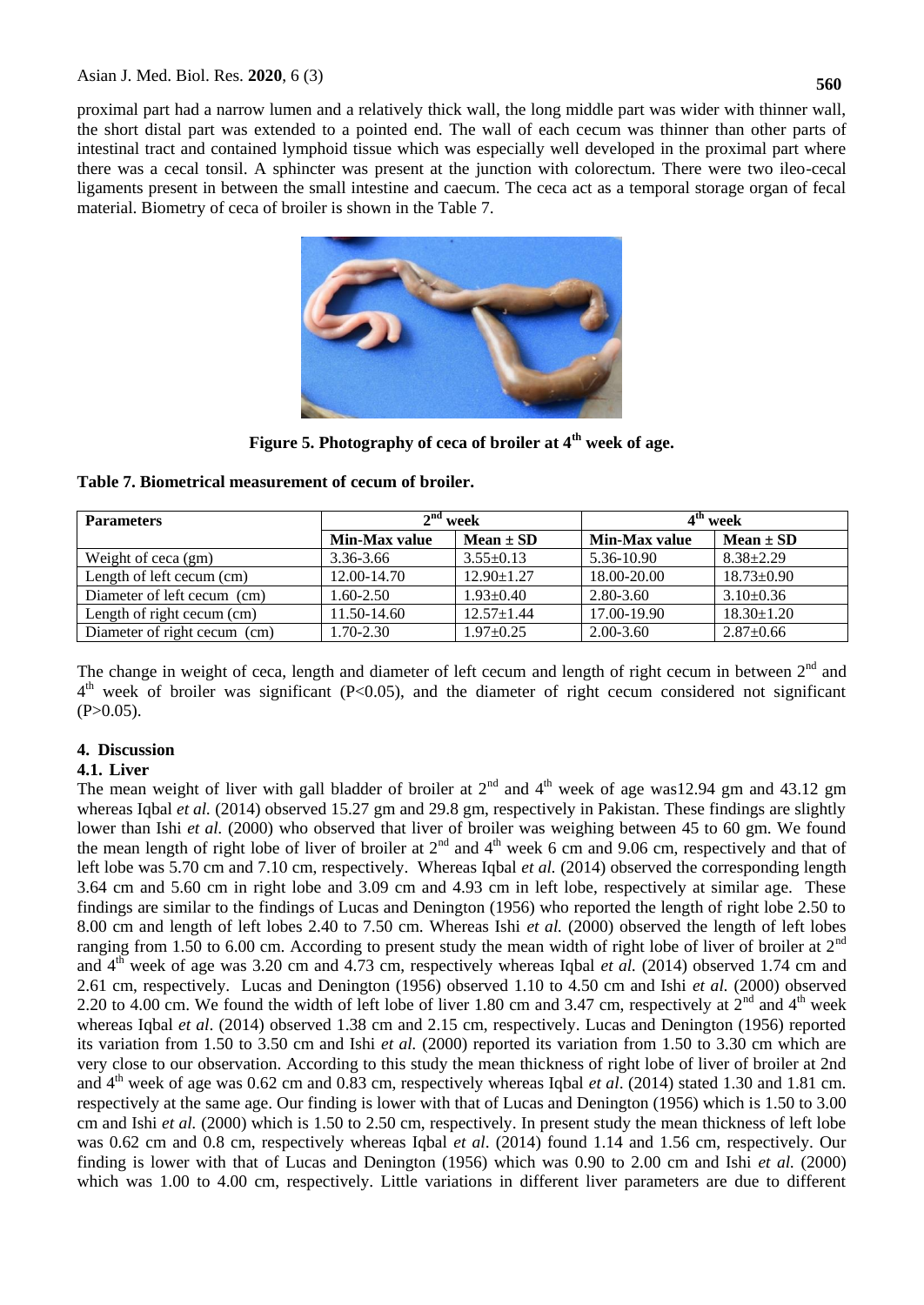strains of chicken and different environment and management system. For examples, Lucas and Denington (1956) use White Leghorn chicken and Iqbal *et al*. (2014) conducted research at Pakistan.

### **4.2. Lungs**

The lungs were relatively very small, unlobed, bright red and soft to touch. These findings were in accordance to the description given by Ludders (2005) and Khan *et al*. (2008). They were nearly rectangular and flattened. Lungs had three surfaces dorsal, medial and ventral and four borders medial, lateral, cranial and caudal and deeply indented by 2- 6 thoracic ribs. These findings supported by the reports of King (1975); Nickel *et al.*  (1977) and Dyce *et al.* (2009). The mean weight of lungs of broiler at  $2<sup>nd</sup>$  and  $4<sup>th</sup>$  week of age was 1.94 and 8.02 gm, respectively. Dewangan (2011) stated that, the weight of right lung and left lung of Aseel are 3.59 and 3.66 gm, respectively in grower (at 2-3 months). We found the mean of length of fresh lungs at  $2<sup>nd</sup>$  and  $4<sup>th</sup>$  week of age 2.27 and 3.30 cm, respectively. Whereas Dewangan (2011) reported 3.33 and 3.36 cm in right and left lungs, respectively in Aseel grower. The mean width of fresh lungs at  $2^{nd}$  and  $4^{th}$  week was 2.30 and 2.43 cm. These findings are similar with the findings of Dewangan (2011) and he reported that, width of right and left lungs are 2.27 and 2.28 cm, respectively in Aseel grower. The mean of volume of fresh lungs in present study was 1.57 and 8.00 cc at  $2<sup>nd</sup>$  and  $4<sup>th</sup>$  week, respectively. These findings are supported by the observation of Dewangan (2011) which were 4.14 and 4.29 cm, respectively in Aseel grower. The variations of lungs parameters were due to different breed and age of chickens.

### **4.3. Spleen**

The spleen was a rounded, reddish-brown organ which lies close to the right side of the junction between the proventriculus and gizzard. This finding is similar to the observation of Hodge (1974). In this study the mean weight of spleen of broiler at  $2<sup>nd</sup>$  and  $4<sup>th</sup>$  week of age was 0.56 g and 1.9 g, respectively and the length was 1.4 and 1.93 cm, respectively. These findings were very similar to that of Khan *et al.* (2014) which were 0.517g and 1.97 g and 13.58 mm and 18.93mm, respectively at similar age. The mean diameter of fresh spleen of broiler from  $2<sup>nd</sup>$  and  $4<sup>th</sup>$  week of age was 2.63 and 4.10 cm, respectively.

### **4.4. Bursa of Fabricius**

The bursa of Fabricius of chicken is a unique organ of the poultry. It was a blind, globular shaped, sac-like structure which was attached to the dorsal aspect of the proctodeum. This was supported by the observation of King (1975) and Hodges (1974). In this study the mean weight of bursa of broiler at  $2<sup>nd</sup>$  and  $4<sup>th</sup>$  week of age was 0.53 g and 0.99 g, respectively whereas Khan *et al*. (2014) 0.57 g and 0.98 g, respectively at similar age, both findings are very similar. The diameter of bursa was 3.57 cm and 3.97 cm, respectively, whereas Khenenou *et al.* (2012) observed that the growth of the Bursa of Fabricius reaches its maximum size (6 mm) from the first week to the 10th week of age. The volume of bursa at  $2<sup>nd</sup>$  and 4th week of age was 0.9 cc and 1.33cc, respectively. Whereas Khenenou *et al.* (2012), stated that more the chicken grows; more the Bursa of Fabricius increase in volume, its weight is proportional to the age and with the weight of the subject.

### **4.5. Proventiculus**

In this study the mean length of fresh proventiculus of broiler at  $2<sup>nd</sup>$  and  $4<sup>th</sup>$  week of age was 3.13 and 4.83 cm respectively. Whereas Nasrin *et al*. (2012) reported 2.83 cm and 3.70 cm, respectively at similar age. The mean diameter was 4.47 and 6.70 cm, respectively, whereas Das *et al.* (2013) observed 10.93 mm in Kadaknath fowl.

### **4.6. Duodenum**

In this study the mean diameter of fresh duodenum at  $2<sup>nd</sup>$  and  $4<sup>th</sup>$  week of age was 2.13 and 2.87 cm, respectively. Diameter of duodenum of broiler was not reported in the available literature but Nasrin *et al.* (2012) reported the length was 26.25 cm and 34.13 cm, respectively at similar age.

### **4.7. Jejunum**

In this study the mean diameter of jejunum of broiler at  $2^{nd}$  and  $4^{th}$  week of age was 2.27 cm and 3.13 cm, respectively. Diameter of jejunum of broiler was not reported in the available literature but Nasrin *et al.* (2012) observed the lengths of jejunum were 68.25 cm and 123.50 cm, respectively at similar age.

### **4.8. Colorectum**

The mean diameter of fresh colorectum of broiler at  $2^{nd}$  and  $4^{th}$  week of age was 2.23 and 2.33 cm, respectively in this study which was not reported by any previous study.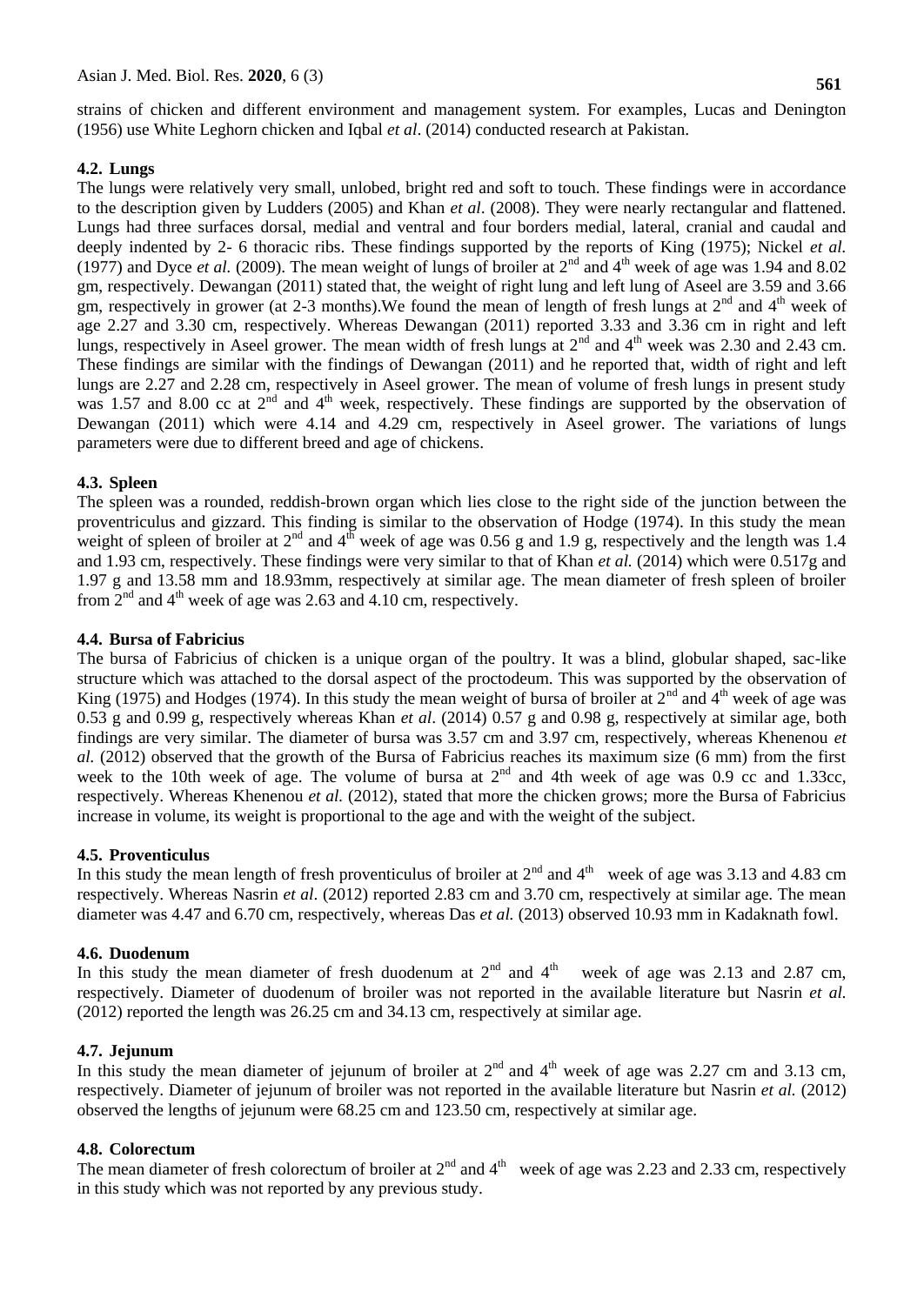#### **4.9. Cecum**

In this study mean length of left cecum of broiler at  $2<sup>nd</sup>$  and  $4<sup>th</sup>$  week of age was 12.90 and 18.73 cm, respectively whereas right cecum was 12.57 and 18.30 cm, respectively. These finding is similar to that of Nasrin *et al.* (2012), which was 10.25 cm and 18.125 cm, at respectively at similar age. Whereas the mean weight of ceca at  $2<sup>nd</sup>$  and  $4<sup>th</sup>$  week of age was 3.55 and 8.38 g, respectively, the mean diameter of left cecum was 1.93 cm and 3.10 cm, respectively and right caecum was 1.97 and 2.87cm, respectively. Weight and diameter of broiler was not reported in the available literature.

#### **5. Conclusions**

Postmortem examination is the main technique used for diagnosis of poultry diseases in Bangladesh. Liver, lungs, spleen, bursa of Fabricius, cecum, duodenum, jejunum and colorectum are the most important organs for diseases diagnosis at postmortem. Many infectious and noninfectious diseases bring pathognomonic lesions on these visceral organs of chicken with regards to change in color, size, shape and consistency. To identify these changes of those visceral organs we must know the normal color, size, shape, consistency of them at different ages. The anatomy and morphometric parameters obtained in this study will help proper diagnosis of disease by postmortem examination thus aid increased in poultry production, protein supply, income generation, poverty alleviation and protection of public health.

#### **Acknowledgements**

The research work was supported with the grants from the Ministry of Science and Technology (NST fellowship, 2016-17), Bangladesh (Grant number: 39.00.0000.09.02.69.16-17/BS-161/175).

#### **Conflict of interest**

None to declare.

#### **References**

- Ahmed S and MA Hamid, 1992. Status of poultry production and development strategy in Bangladesh*.* In Proc. Workshop on Livestock Development in Bangladesh, Savar, Dhaka, Bangladesh: Bangladesh Livestock Research Institute (BLRI); pp. 132–139.
- Agunos A C, D Yoo, SA Youssef, D Ran, B Binnington and DB Hunter, 2006. Avian hepatitis E virus in an outbreak of hepatitis-splenomegaly syndrome and fatty liver haemorrhage syndrome in two flaxseed-fed layer flocks in Ontario. Avian Pathol., 35: 404-412.
- Ali M J, 1994. Current status of veterinary biologics production in Bangladesh and their quality control*.* Proceedings of the BSVER symposium held on July 28, 1994 at NIPSOM auditorium, Mohakali, Dhaka, Bangladesh.
- Chanie M, T Neqash and SB Tilahan, 2009. Occurrence of concurrent infectious disease in broiler chickens is a threat to commercial poultry farms in Central Ethiopia. Trop Anim Health Prod., 41:1309-1317.
- Chowdhury EH, MR Islam, PM Das, ML Dewan and MSR Khan, 1996. Acute infectious bursal disease in chickens: pathological observation and virus isolation. Asian Australas. J. Anim. Sci., 9: 465-470.
- Das SB, GS Dhote and M Pandey, 2013. Gross morphometrical and biometrical studies on the proventriculus of Kadaknath fowl. Indian Journal of Veterinary Anatomy, 25: 74–75.
- Dewangan BK, 2011. Comparative gross, histomorphological and histochemical studies on lungs of Aseel and Vanaraja breeds of poultry, MS thesis, Dept. of veterinary anatomy and histology, Indira Gandhi kishi vishwavidyalaya, Raipur, India, pp. 23-24.
- Dyce KM, WO Sack and CGJ Wensing, 2009. Textbook of Veterinary Anatomy. 4th ed. W.B. Saunders Company, Philadelphia. pp. 806-811.
- Etriwati, D Ratih, E Handharyani and S Setiyaningsih, 2017. Pathology and immunohistochemistry study of Newcastle disease field case in chicken in Indonesia. Vet. World, 10:1066–1071.
- Gomez KA and AA Gomez, 1983. Statistical procedures for agricultural research, 2<sup>nd</sup> edn, A Woley-Interscience Publication.
- Hodges RD, 1974. The Histology of the Fowl. New York: Academic Press. pp. 35-108.
- Ibe CS, BI Onyeanusi, SO Salami, AD Umosen and SM Maidawa, 2008. Study of the major respiratory pathway of the West African guinea fowl (*Numida meleagris galeata*): the morphometric and macroscopic aspect. Int. J. Poult. Sci., 7: 997-1000.
- Iqbal J, AL Bhutto, MG Shah, GM Lochi, S Hayat, N Ali, T Khan, AM Khan and SA Khan, 2014. Gross Anatomical and Histological Studies on the Liver of Broiler, J. Appl. Environ. Biol. Sci., 4: 284-295.